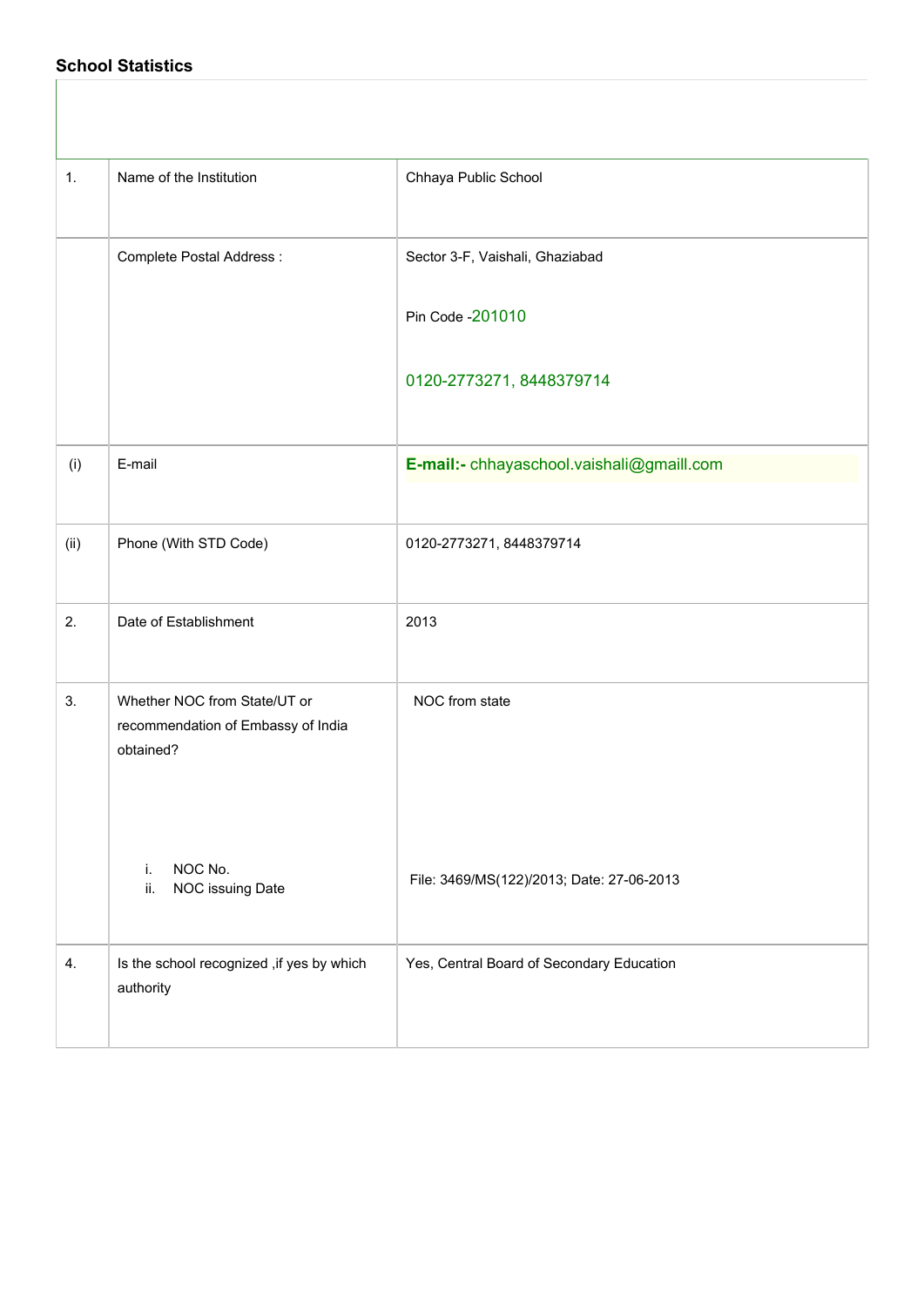| 5. | Status of Affiliation                                                                                                                                 |                              |
|----|-------------------------------------------------------------------------------------------------------------------------------------------------------|------------------------------|
|    | Permanent/Regular/Provisional                                                                                                                         |                              |
|    | (i) Affiliation No.                                                                                                                                   | 2131886                      |
|    | (ii) Affiliation with the Board Since                                                                                                                 | 2014                         |
|    | (iii) Extension upto                                                                                                                                  | 2019                         |
| 6. | Name of Trust/Society/Company<br>Registered under Section 25 of the<br>Company Act, 1956. Period upto which<br>Registration of Trust/Society is Valid | CHHAYA PUBLIC SCHOOL SOCIETY |
| 7. | List of members of School Managing<br>Committee with their address/tenur and<br>post held                                                             |                              |
|    | Name                                                                                                                                                  | Post                         |
|    | Ms Kusum Dwivedi                                                                                                                                      | Chairman                     |
|    | Mr. Akhilesh Chandra                                                                                                                                  | Manager                      |
|    | Ms. Meenakshi Padhy, Principal, CPS                                                                                                                   | Secretary                    |
|    | Mr. Luxmi Ghildiyal                                                                                                                                   | Member                       |
|    | Ms. Preeti Goyal, Principal, Sun Valley<br>School I                                                                                                   | Member                       |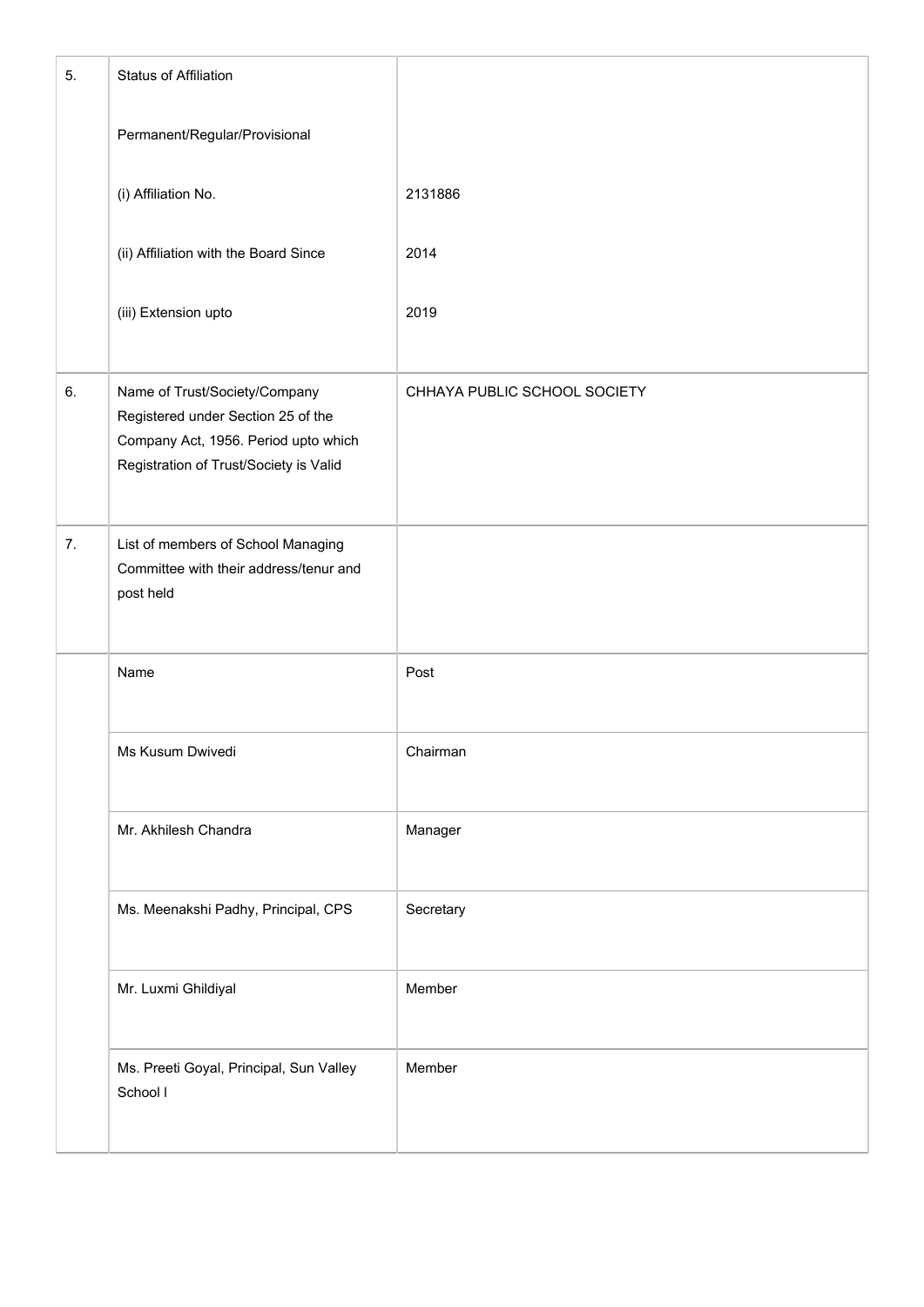|    | Ms. Papri Chakravorthy, Principal,<br>Fourtune World School | Member                      |
|----|-------------------------------------------------------------|-----------------------------|
|    | Ms. Nirmal Dubey, Principal, TRM Public<br>School           | Member                      |
|    | Mr. Subhash Sharma, Newsppaper Editor                       | Member                      |
|    | Mrs. Akhil Maheshwari                                       | Member                      |
|    | Mrs. Chanchal Sharma, Teachers'<br>Representative           | Member                      |
|    | Ms. Seema Dhoundhiyal, Principal, TCG<br>Public School      | Member                      |
|    | Mr Renu Dhand                                               | Member                      |
| 8. | Name and official address of the Manager                    | Mr. Akhilesh Chandra        |
|    | Mobile No.                                                  | 9756329100                  |
|    | Email-ID                                                    | adhirajd@gmail.com          |
| 9. | Transport facility                                          |                             |
|    | (i) Own buses                                               | $\pmb{0}$                   |
|    | (ii) Buses hired on contract basis                          | $\overline{a}$              |
|    | (iii) Details of transport charges                          | 1000/-, 1100/-, 1200/- P.M. |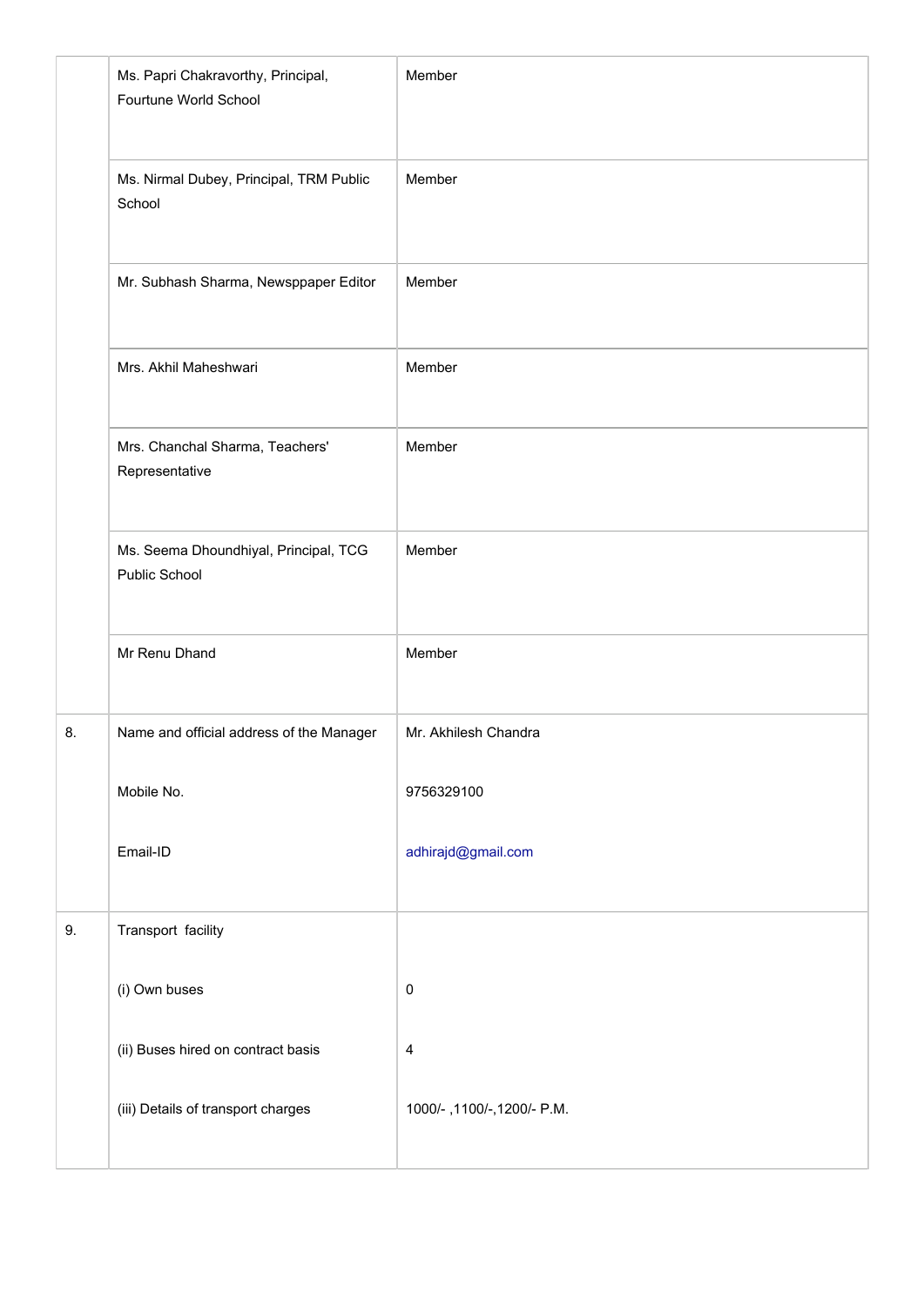.

## Details of proposed /appointed teaching staff **UPDATED DETAILS IN SCHOOL PREMISES.** ALSO AVAILABLE IN THE WEBSITE UNDER

## STAFF INFORMATION

| 11. | Library facilities                                                                                                                                                            |                                                                                                                                                                                                                                                                                                                            |
|-----|-------------------------------------------------------------------------------------------------------------------------------------------------------------------------------|----------------------------------------------------------------------------------------------------------------------------------------------------------------------------------------------------------------------------------------------------------------------------------------------------------------------------|
|     | Size of the library in sq.feet<br>i.<br>No. of Periodicals<br>i.<br>No. of Dailies<br>ii.<br>No. of reference books class-wise<br>iii.<br>iv. No. of Magazine<br>Others<br>V. | 03 Libraries - size of each 50 ft x 40ft (approx.)<br>11<br>$\overline{4}$<br>$\sqrt{5}$<br>5102                                                                                                                                                                                                                           |
|     |                                                                                                                                                                               |                                                                                                                                                                                                                                                                                                                            |
| 12. | Name of the Grievance/redressal Officer with<br>e-mail, Ph.No., Fax No.                                                                                                       | Ms. MEENAKSHY PADHY<br>CHHAYASCHOOL.VAISHALI@GMAIL.COM<br>0120-2773271, 8448379714                                                                                                                                                                                                                                         |
| 13. | Members of Sexual Harassment Committee                                                                                                                                        | Head: Ms. Meenakshi Padhy(Principal)<br>Incharge Student Welfare: Ms. Chanchal<br>Sharma<br>Overall discipline incharge: Mr. Ravi<br>Singh<br>Senior Wing: Ms. Neha Kakkar<br>Junior Wing: Ms. Babita Vats<br>Parent Representative: Mr. Jitender, Mr.<br><b>Sunil Kumar</b><br>Members: School Head boy, School Head girl |
| 14. | Academic session period                                                                                                                                                       | to March<br>From<br>April                                                                                                                                                                                                                                                                                                  |